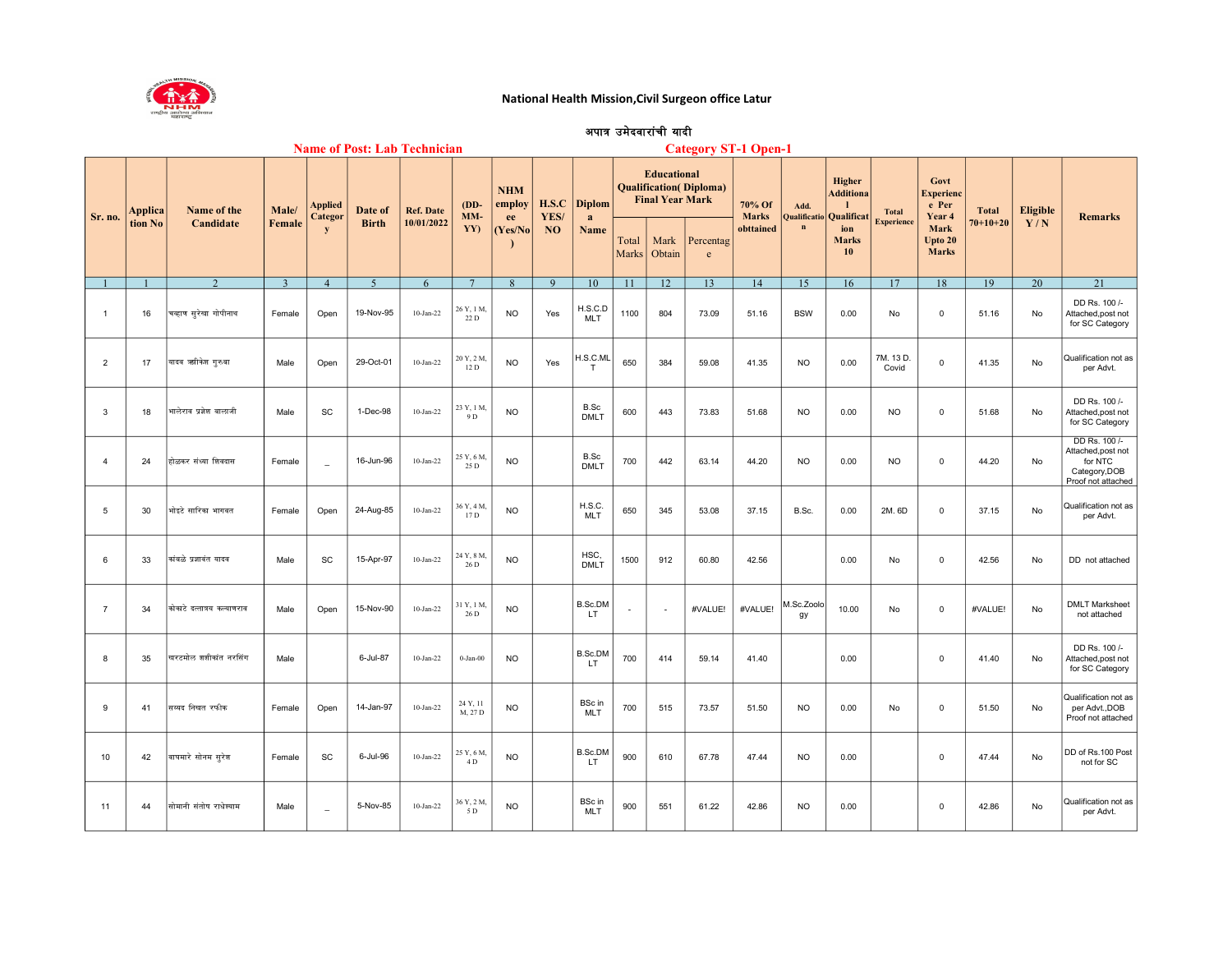| Sr. no. | Applica | Name of the<br>Candidate      | Male/          | Applied<br>Categor | Date of<br><b>Birth</b> | <b>Ref. Date</b> | $(DD-$<br>MM-              | <b>NHM</b><br>employ<br>ee | H.S.C<br>YES/  | <b>Diplom</b><br>a           |                | <b>Educational</b><br><b>Qualification</b> ( <i>Diploma</i> )<br><b>Final Year Mark</b> |                           | 70% Of<br><b>Marks</b> | Add.<br>Qualificatio | Higher<br><b>Additiona</b><br>Qualificat | <b>Total</b>      | Govt<br><b>Experienc</b><br>e Per<br>Year 4 | <b>Total</b> | <b>Eligible</b> | Remarks                                                                  |
|---------|---------|-------------------------------|----------------|--------------------|-------------------------|------------------|----------------------------|----------------------------|----------------|------------------------------|----------------|-----------------------------------------------------------------------------------------|---------------------------|------------------------|----------------------|------------------------------------------|-------------------|---------------------------------------------|--------------|-----------------|--------------------------------------------------------------------------|
|         | tion No |                               | Female         | V                  |                         | 10/01/2022       | YY)                        | Yes/No                     | N <sub>O</sub> | Name                         | Total<br>Marks | Mark<br>Obtain                                                                          | Percentag<br>$\mathbf{e}$ | obttained              | $\mathbf n$          | ion<br><b>Marks</b><br>10                | <b>Experience</b> | Mark<br>Upto 20<br><b>Marks</b>             | $70+10+20$   | Y/N             |                                                                          |
|         |         | $\mathcal{D}$                 | $\overline{3}$ | $\overline{4}$     | 5                       | 6                | $\overline{7}$             | 8                          | 9              | 10                           | 11             | 12                                                                                      | 13                        | 14                     | 15                   | 16                                       | 17                | 18                                          | 19           | 20              | 21                                                                       |
| 12      | 49      | जाधव अमरसेन श्रीमंत           | Male           | SC                 | 21-Mar-84               | $10-Jan-22$      | 37 Y, 9 M,<br>20 D         | <b>NO</b>                  |                | <b>HSC</b><br><b>DMLT</b>    | 800            | 524                                                                                     | 65.50                     | 45.85                  | <b>Bsc Agree</b>     | 0.00                                     |                   | $\mathsf 0$                                 | 45.85        | No              | DD of Rs.100 Post<br>not for SC, DOB<br>Proof not attached               |
| 13      | 57      | सुर्यवंशी सविता रामराव        | Female         | Open               | 16-May-85               | $10$ -Jan-22     | 36 Y, 7 M,<br>25 D         | <b>NO</b>                  |                | <b>HSC MLT</b>               | 600            | 556                                                                                     | 92.67                     | 64.87                  | No                   | 0.00                                     | <b>NO</b>         | $\mathsf 0$                                 | 64.87        | No              | Qualification not as<br>per Advt.                                        |
| 14      | 64      | सुर्यवंशी प्रतिक्षा दत्तात्रय | Female         | SC                 | 9-May-98                | $10-Jan-22$      | 23 Y, 8 M,<br>1 D          | <b>NO</b>                  |                | <b>HSC</b><br><b>DMLT</b>    | 800            | 584                                                                                     | 73.00                     | 51.10                  | No                   | 0.00                                     | 2M.4D.<br>Covid   | $\mathbf 0$                                 | 51.10        | No              | DD of Rs.100 Post<br>not for SC                                          |
| 15      | 65      | सय्यद वाजिद मुस्तफा           | Male           | Open               | 23-Nov-95               | $10-Jan-22$      | 26 Y, 1 M,<br>18 D         | <b>NO</b>                  |                | <b>B.Sc MLT</b>              | $\overline{a}$ | $\overline{a}$                                                                          | #VALUE!                   | #VALUE!                | No                   | 0.00                                     | No                | $\mathsf 0$                                 | #VALUE!      | No              | Qualification not as<br>per Advt.                                        |
| 16      | 73      | नावाडे प्रसाद माधव            | Male           | Open               | 13-Feb-99               | $10-Jan-22$      | 22 Y, 10<br>M, 28 D        | <b>NO</b>                  |                | H.S.C.ML<br>$\mathsf{T}$     | 900            | 591                                                                                     | 65.67                     | 45.97                  | No                   | 0.00                                     | <b>NO</b>         | $\mathbf 0$                                 | 45.97        | No              | Qualification not as<br>per Advt.                                        |
| 17      | 75      | सोनकांबळे माया केरवा          | Female         | $\equiv$           | 25-Apr-01               | $10$ -Jan-22     | 20 Y, 8 M,<br>16 D         | <b>NO</b>                  |                | S.S.C.DM<br>LT               | 1100           | 827                                                                                     | 75.18                     | 52.63                  | No                   | 0.00                                     | M.17D.Co<br>vid   | $\mathsf 0$                                 | 52.63        | No              | Qualification not as<br>per Advt.                                        |
| 18      | 92      | भातीकरे ओमप्रकाश निनोद        | Male           | OBC                | 10-Sep-95               | $10-Jan-22$      | 26 Y, 4 M,<br>$0\ {\rm D}$ | <b>NO</b>                  |                | H.S.C.AD<br><b>MLT</b>       | 1100           | 913                                                                                     | 83.00                     | 58.10                  | <b>No</b>            | 0.00                                     | No                | $\mathbf 0$                                 | 58.10        | No              | DD of Rs.150 Post<br>not available for<br>OBC, DOB Proof<br>not attached |
| 19      | 95      | शेख रिजवाना अलीमोदिन          | Female         | $\sim$             | 11-Sep-89               | 10-Jan-22        | 32 Y, 3 M.<br>30 D         | <b>NO</b>                  |                | H.S.C.<br>Vocationa<br>I MLT | 600            | 570                                                                                     | 95.00                     | 66.50                  | No                   | 0.00                                     | No                | $\mathsf 0$                                 | 66.50        | No              | Qualification not as<br>per Advt.                                        |
| 20      | 98      | सातपूते नितीन विश्वंभर        | Male           | Open               | 12-Jul-89               | $10-Jan-22$      | 32 Y, 5 M,<br>29 D         | Yes                        |                | B.Sc. In<br><b>MLT</b>       | 700            | 485                                                                                     | 69.29                     | 48.50                  | No                   | 0.00                                     | 5Y 7M.8D.         | $\mathbf 0$                                 | 48.50        | No              | Qualification not as<br>per Advt.                                        |
| 21      | 103     | बरगे संतोष हेमाजी             | Male           | S.T.               | 10-Mar-96               | $10-Jan-22$      | 25 Y, 10<br>$M, 0$ D       | <b>NO</b>                  |                | <b>DMLT</b>                  | 900            | 596                                                                                     | 66.22                     | 46.36                  | No                   | 0.00                                     | No                | $\mathsf 0$                                 | 46.36        | <b>NO</b>       | H.S.C. Document<br>not attached                                          |
| 22      | 104     | लोमटे रुपाली तानाजी           | Female         | Open               | 17-Oct-99               | $10$ -Jan-22     | 22 Y, 2 M,<br>24 D         | <b>NO</b>                  |                | BOVC.M<br>LT.                | 600            | $\sim$                                                                                  | #VALUE!                   | #VALUE!                | No                   | 0.00                                     | No                | $\mathsf 0$                                 | #VALUE!      | No              | Mark given in<br>Credit point                                            |
| 23      | 109     | शाह तरुना ओमप्रकाश            | Female         | OBC                | 13-Aug-93               | $10$ -Jan-22     | 28 Y, 4 M,<br>28 D         | <b>NO</b>                  |                | B.Sc.AD<br>MLT               | 1100           | 740                                                                                     | 67.27                     | 47.09                  | No                   | 0.00                                     | No                | $\mathbf 0$                                 | 47.09        | No              | Age proof not<br>attached DD of<br>Rs.150 Post not<br>for OBC            |